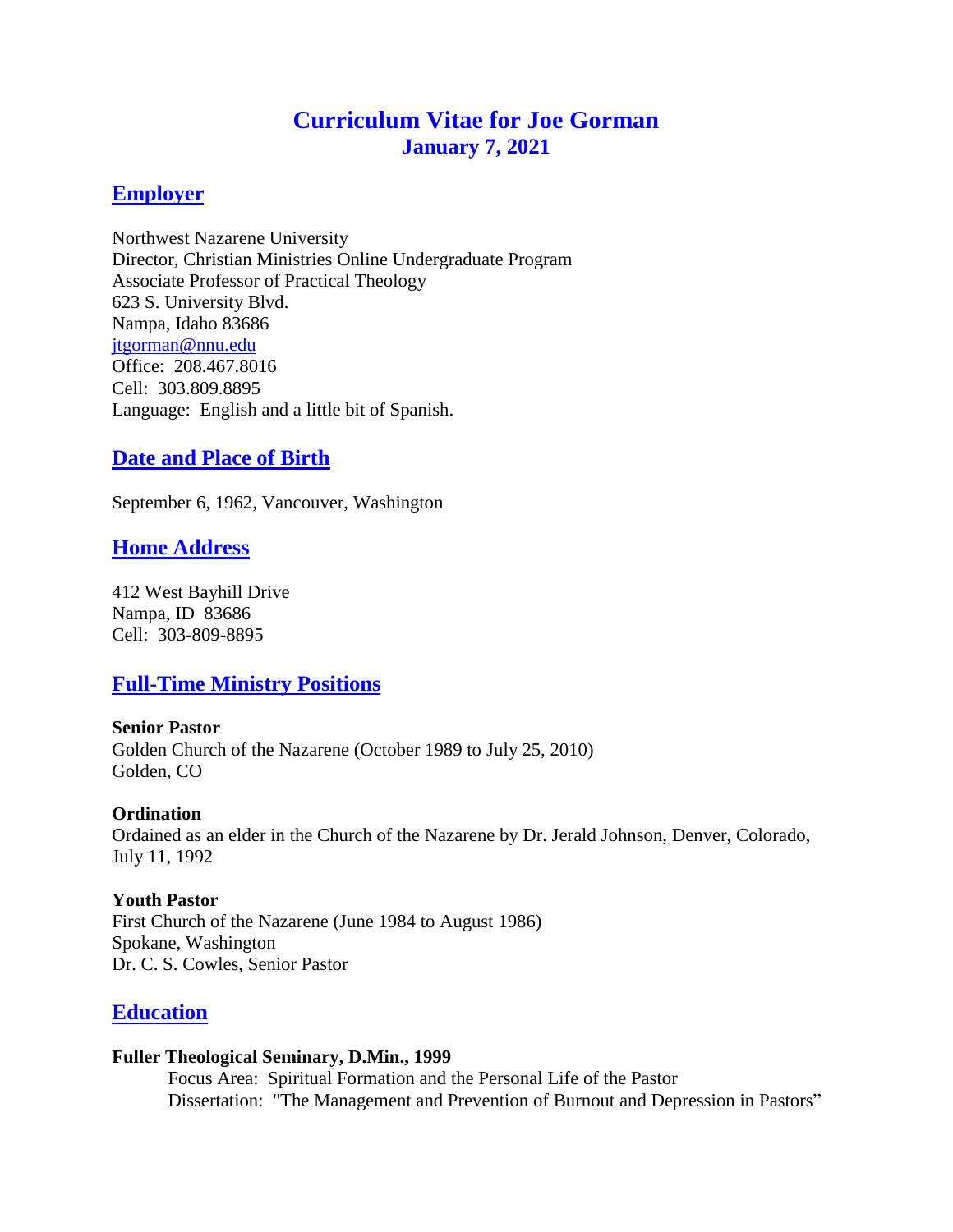Dissertation Mentor: Archibald D. Hart, Ph.D.

#### **Nazarene Theological Seminary, M.Div., 1989, Magna Cum Laude**

Honors Program in Theology Student Assistant to Dr. Al Truesdale, 1986 to 1989 Student Body Vice President, Director of Student Development, Nazarene Theological Seminary Student Association Administrative Board, 1988-89

#### **Northwest Nazarene College, B.A., 1984, Magna Cum Laude**

Philosophy and Religion Student Assistant to Drs. Joe Mayfield and Wendell Bowes Hebrew Award for top student in Biblical Hebrew Sanner Senior Sermon Finalist

### **Areas of Qualification, Strength, and Interest**

Practical, systematic and historical theology; spiritual formation and direction; biblical studies; missions and international compassionate ministry; the relationship of Christianity to other religions; philosophy.

### **Further Training**

- **Academy for Spiritual Formation, April 2002**. The Academy is a two-year academically and experientially based certificate program for those called to the spiritual formation of self and others. The Academy is sponsored by The Upper Room, Nashville, TN.
- **The Iliff School of Theology/University of Denver, Ph.D. Coursework, 1989- 1992** Joint Ph.D. Program in Theology and Philosophy of Religion Completed 58 quarter hours course work with 3.75 GPA Student Assistant to Drs. Delwin Brown and Sheila Greeve Davaney
- *Companions in Christ* **Group Leader.** *Companions in Christ* is a small-group experience in spiritual formation and direction.

#### **Teaching Experience**

- **2010-Present.** Northwest Nazarene University. Director, Christian Ministries Online Undergraduate Program. Associate Professor of Practical Theology
- **Winter 2005-Fall 2006.** Colorado Christian University (Lakewood, Colorado), Affiliate Faculty.
- **Fall 2001-2004.** Rocky Mountain Bible Institute (Arvada, Colorado). Adjunct Professor. *Biblical Hermeneutics*.
- **Spring 2001-2004.** Rocky Mountain Bible Institute (Arvada, Colorado). Adjunct Professor. *Pastoral Ministry*.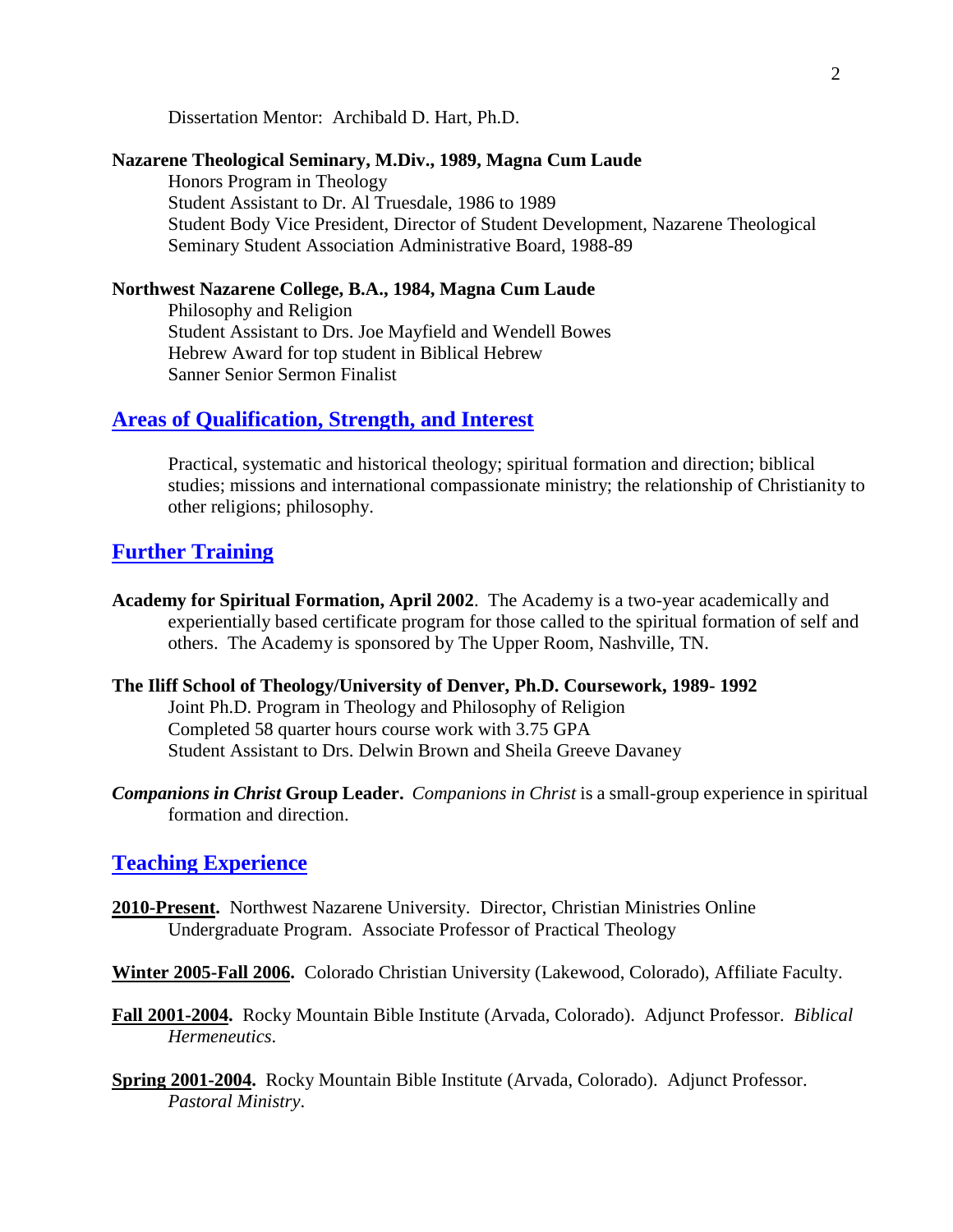- **July 2001-2004.** Visiting lecturer, Africa Nazarene University, Nairobi, Kenya*.* Master of Arts program in Religion.
- **October 1999.** Visiting professor, Melanesian Nazarene Bible College (Papua New Guinea).

# **Short-Term Missionary Experience**

**August 2011, May 2012, May 2013, May 2014, November 2016 Ghana,** Preaching, mentoring, teaching national pastors and laypersons, assisting local leaders develop and sustain various compassionate ministry and microeconomic projects.

**2009 and 2008 Democratic Republic of Congo and Rwanda,** May 27-June 26, 2009; October 31- November 16, 2008. Preaching, mentoring, teaching national pastors and laypersons, assisting local leaders develop and sustain various compassionate ministry and microeconomic projects.

- **2007 Democratic Republic of Congo, Rwanda, Burundi, and Ghana**, October 15-November 16, 2007. Preaching, mentoring, teaching national pastors and laypersons, assisting local leaders develop and sustain various compassionate ministry and microeconomic projects.
- **2001, 2002, 2003, 2004 Africa Nazarene University**, July 2001, July 2002, March 2003, July 2004, Nairobi, Kenya.Teaching and preaching. Taught the following courses: Christian Leadership; Spiritual Formation; and World Religions.
- **2004 Democratic Republic of Congo and Rwanda,** July 2004. Preaching, mentoring, and teaching national pastors and laypersons.

**Melanesian Nazarene Bible College**, October 1999, Papua New Guinea. Teaching and preaching.

**Youth in Mission**, June-August 1983, Costa Rica and Peru. Vacation Bible School, evangelism, preaching, working with youth.

# **Professional Awards**

**The Barnabas Award**. Presented by the students of the online Master of Arts in Spiritual Formation at Northwest Nazarene University "to the most outstanding, the professor who went the extra mile." Received: 2006-2014, 2016, 2019.

### **Professional Organizations**

Wesleyan Theological Society, 1995 to present.

### **Publications**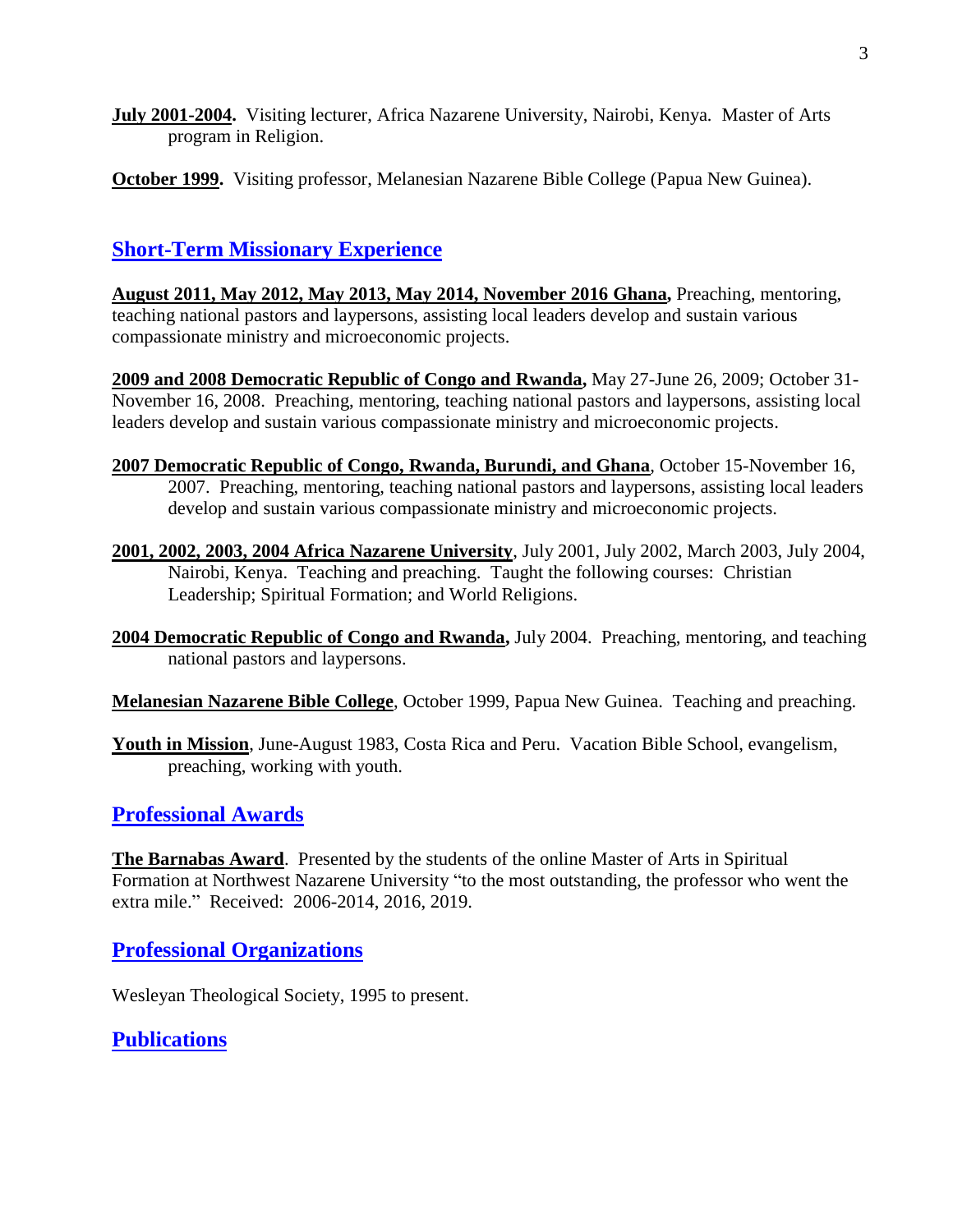- *Healthy. Happy. Holy.: 7 Practices Toward a Holistic Life*. Kansas City: The Foundry, 2018.
- "The Vital Relationship Between Holiness and Health: Rekindling John Wesley's Holistic View of Salvation." *Wesleyan Theological Journal* 51:2 (2016), 89-108.
- "If God is God, Then Why Do We Suffer?" *Essential Beliefs: A Wesleyan Primer.* Diane Leclerc and Mark Maddix, editors. Kansas City: Beacon Hill Press of Kansas City, 2016.
- "Grace Abounds: The Missiological Implications of John Wesley's Inclusive Theology of Other Relgions," *Wesleyan Theological Journal* 48:1 (2013), 38-53.
- "The Ripple Effect: How the Local Church can Change the World through Missional Partnerships," in Mark A. Maddix and Jay R. Akkerman, editors. *Missional Discipleship: Partners in God's Redemptive Mission* (Kansas City: Beacon Hill Press, 2013).
- "Cupcakes and Compassion," *Nazarene Compassionate Ministries Magazine*, March 2013.
- "The Wisdom of Self-Care," in Diane Leclerc and Mark A. Maddix, editors. *Spiritual Formation: A Wesleyan Paradigm,* (Kansas City: Beacon Hill Press, 2011).
- "A Home for Veronique." *Nazarene Compassionate Ministries Magazine*, June 2008.
- "What's in Your Hand?" *Nazarene Compassionate Ministries Magazine*, March 2007.
- **"**John Wesley and Depression in an Age of Melancholy," *Wesleyan Theological Journal*  34:2 (Fall, 1999)**.**

# **Faculty Development Professional Presentations**

- "Beauty Will Save the World" presentation. SPCE Conference, Minneapolis, MN, October 2019.
- Main speaker at European Nazarene College Leadership Retreat, Amsterdam, The Netherlands, February 4-9, 2019.
- "Healthy, Happy, Holy," NNU Chapel, January 25, 2019.
- "Two Sides of the Same Coin—Holiness and Health: Rekindling John Wesley's Holistic Vision of Salvation," Wesleyan Theological Society, Point Loma Nazarene University, March 12, 2016.
- Attendance at Wesleyan Theological Society and American Academy of Religion meetings: 2010-present. I maintain membership in the Wesleyan Theological Society as well as the American Academy for Religion. Both of these challenge me to research more deeply into the rich soil of my Wesleyan-Holiness heritage as well as to make broader connections